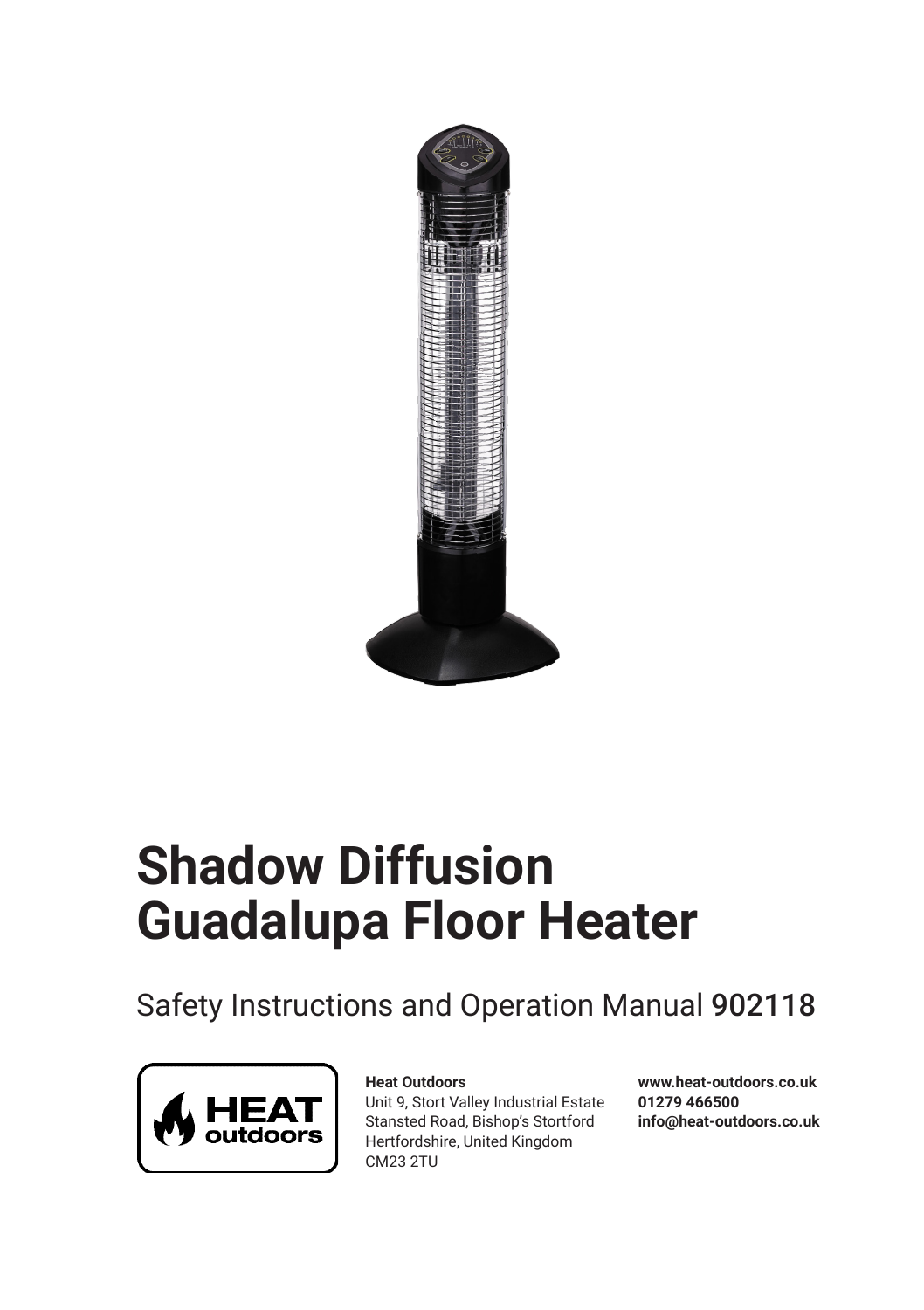### **Contents**

| Brief Introduction 3       |  |  |  |  |  |  |  |
|----------------------------|--|--|--|--|--|--|--|
| Important Information 3    |  |  |  |  |  |  |  |
| Safety Instructions 4      |  |  |  |  |  |  |  |
| Description of Parts 6     |  |  |  |  |  |  |  |
| Assembly Instructions 7    |  |  |  |  |  |  |  |
|                            |  |  |  |  |  |  |  |
| Cleaning & maintenance 11  |  |  |  |  |  |  |  |
|                            |  |  |  |  |  |  |  |
| Technical Specification 12 |  |  |  |  |  |  |  |
| Customer Service 12        |  |  |  |  |  |  |  |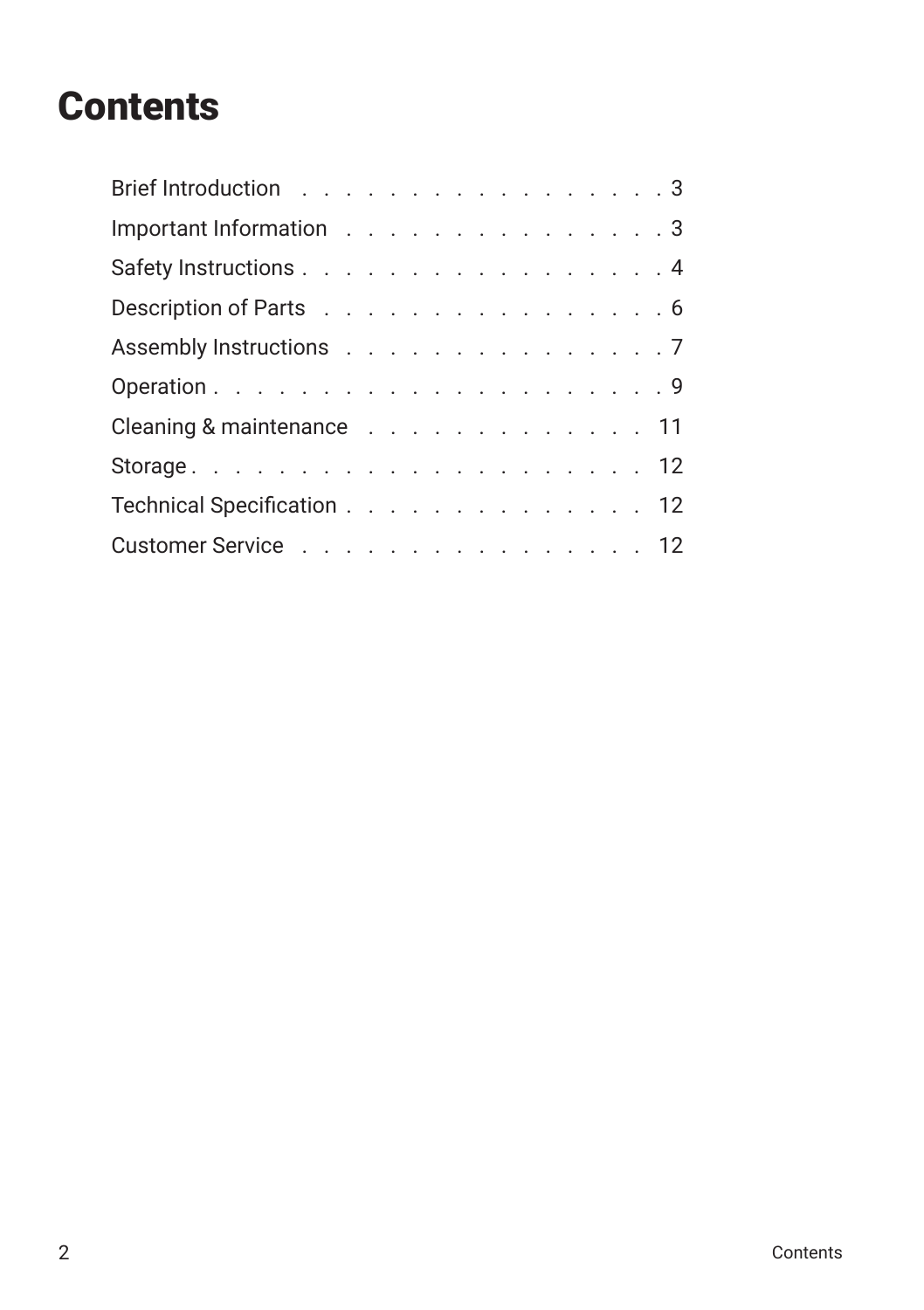## Brief Introduction

Thank you for choosing our Shadow Diffusion Tower Heater. This instruction manual will provide you with valuable information necessary for the proper care and maintenance of your new product. Please take a few moments to thoroughly read the instructions and familiarise yourself with all the operational aspects of your new heater.

### Important Information

Please carefully read all instructions provided before using this appliance. This heater must be installed and used as instructed.

This Operation Manual contains the important safety information, as well as some recommendations for the correct use, installation and maintenance of this appliance.

When operating this infrared heater be sure to observe necessary precautions as improper operation with disregard of these precautions may result in harm to health of the user, other people or objects.

#### **Ensure to keep this manual along with your sales receipt, and if possible, cardboard package and packing material in case return of the unit is necessary.**

- **• Unpack the halogen heater making sure that all the items are present, there are no components left in the box and the heater head is free from any packing material.**
- **• Using the detailed diagrams follow the steps to assemble your halogen heater.**
- **• Do not connect the halogen heater to the electrical supply until the assembly is complete.**
- **• Do not connect the halogen heater to the electrical supply if any of the components or the power cord is damaged in any way.**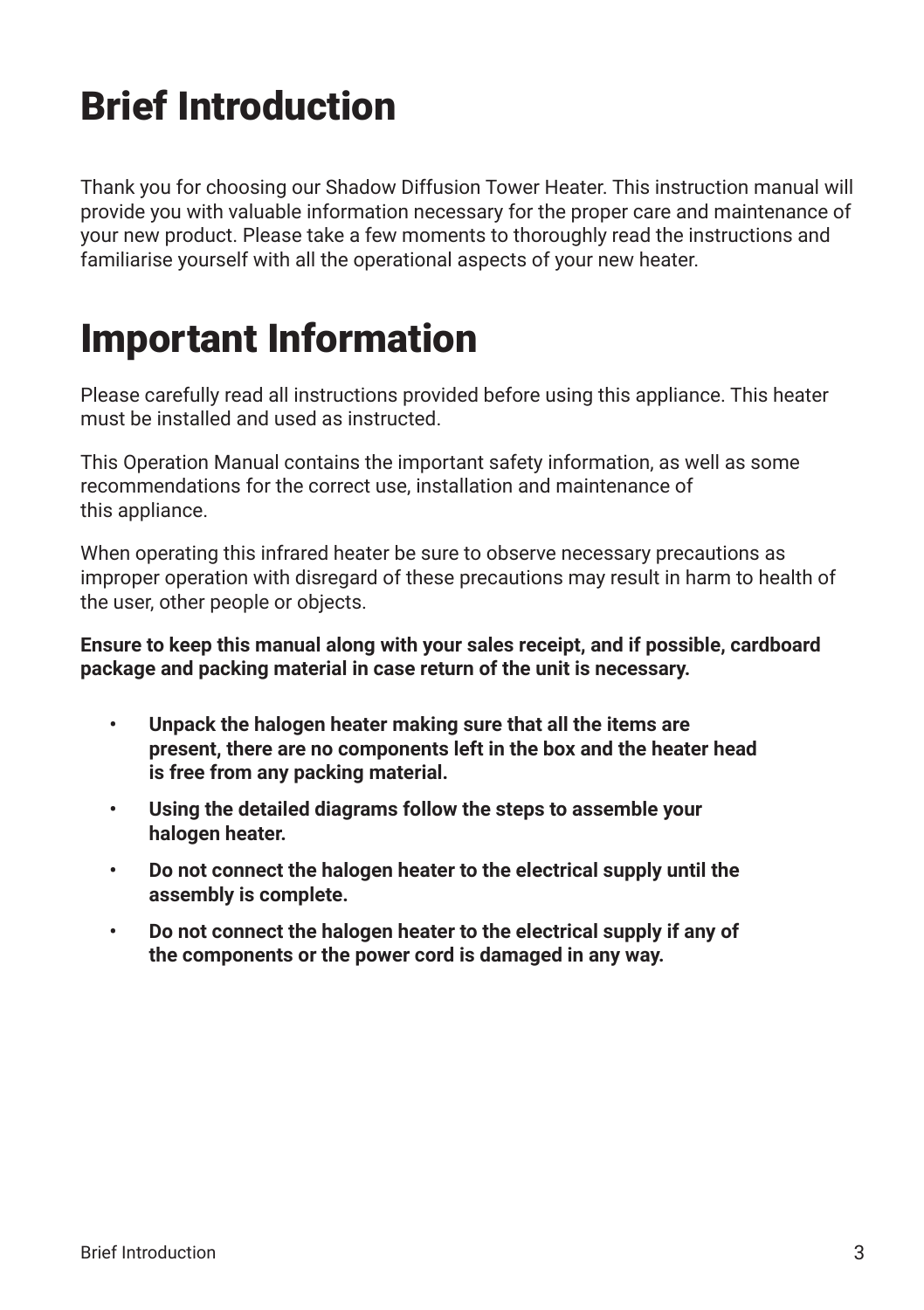## Safety Instructions

#### **Read these instructions before using.**

#### **WARNING**

Potential fire risk if the heater is covered by any material or positioned close to curtains or other flammable materials.

- Only use the halogen heater on a firm solid horizontal area where all the feet on the base are in contact with the floor. (Should the heater be tilted or fall over the auto cut off switch will activate).
- Site the heater outside or in a large open area and well away from any obstructions such as branches or where the heater is near any objects that can be affected by heat, such as furniture, curtains or other inflammable objects (minimum distance 1 metre).
- **• DO NOT** use near bath tubs, wash areas or swimming pools.
- **• DO NOT** use in unventilated areas
- **• DO NOT** use where gas, petrol, paint or other inflammable goods are stored.
- **• DO NOT** push any items through, obstruct or cover the grill of the heater head.
- **• DO NOT** position immediately above or below an electrical socket.
- **• DO NOT** move when connected to an electrical supply and always wait for the patio heater to cool down before storing away.
- **• DO NOT** touch the heater head when in use.
- **• DO NOT** leave turned on and unattended especially when children and or animals are in the vicinity.
- The indication of the different positions of switches shall be visible from a distance of 1m.
- The marking concerning covering should be visible after the heater has been installed. It should not be placed on the back of portable heaters.
- The unit must be placed with a minimum clearance of 100cm to a wall and 30cm to the ceiling.
- The unit must be securely placed on a horizontal and flat surface.
- The unit operates at high temperature during operation. The unit stays hot for a period after shut down. Potential danger will occur when touching it during this period.
- Don't place the unit close to curtains and/or other flammable objects. Otherwise, there will be a danger of catching fire.
- Don't cover the unit with anything during operation or a short time after it's shut down.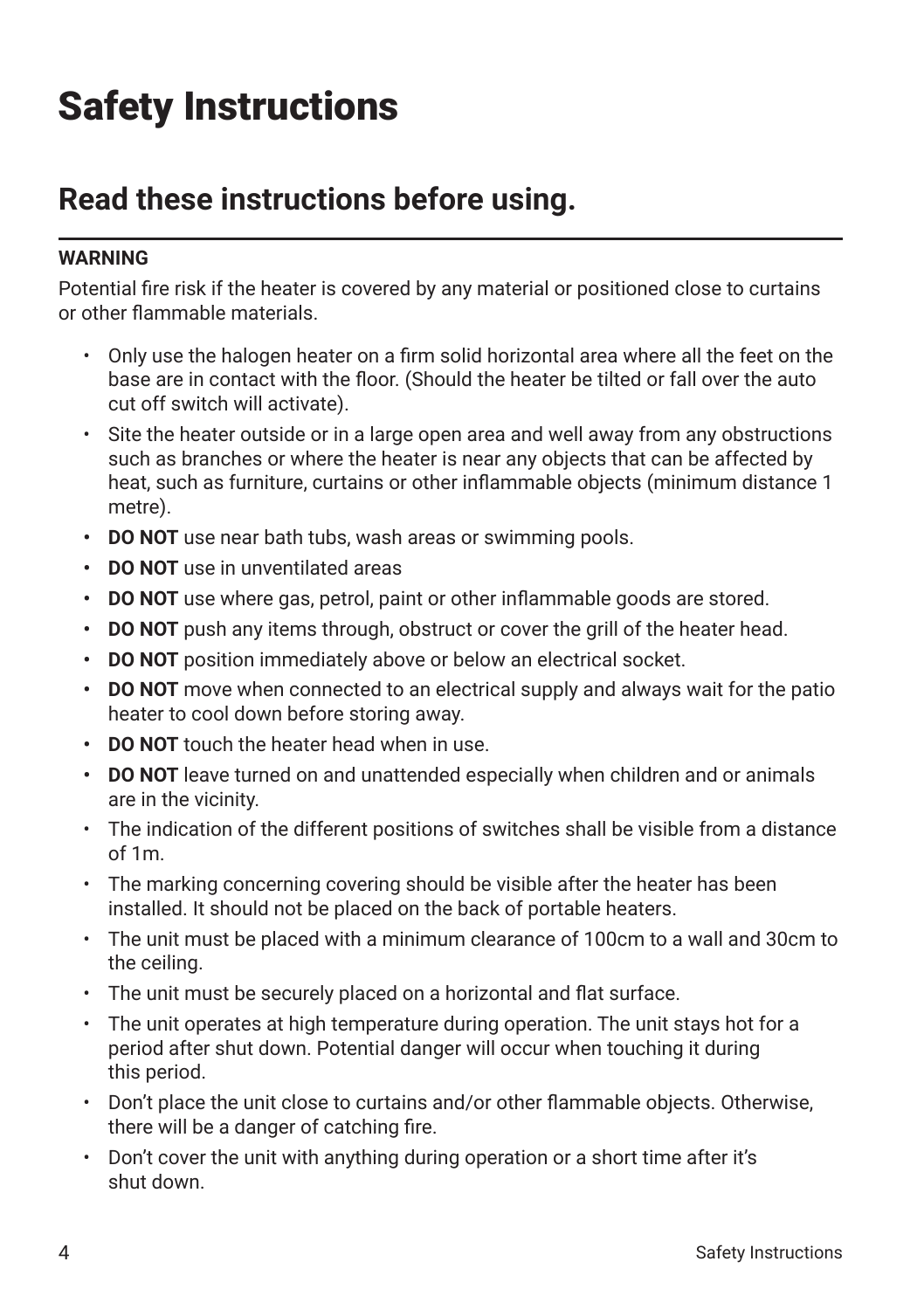- Don't wrap the power supply cord on the unit.
- The unit must be handled with care, and avoid vibration or sudden impact.
- The unit must be securely grounded during operation.
- If the unit gets damaged, it must be repaired by professional electricians.
- When the power supply cord is damaged, it must be replaced by an authorised agent or other professional to avoid danger.
- The unit must not be positioned under a socket.
- When assembling, keep clear from any board or flammable material.
- The unit must be not be operated by children or vulnerable people.
- Children and vulnerable people must be supervised at all times.
- It is not safe to install the unit by a swimming pool, in a bathroom or shower area.
- The unit is for household use only. It is not safe to use on a building site, greenhouse, barn or stable where there's flammable dust.
- The head of the unit is at a high temperature during operation. Unplug the unit and wait till it cools before cleaning.
- Don't use this unit in places where causticity or volatile air exists, i.e. dust, steam, gas, etc.
- Don't use this unit as a cloth, textile material or towel drier.
- Don't use this unit as a sauna heater.
- Don't use this unit as a room heater.
- Don't use this unit in a place of animal propagating and raising.
- Don't immerse this unit into water for cleaning.
- The unit should be plugged in a socket, which is easily visible and reachable.
- Two dark points may exist on the surface of the heating elements during the first few minutes after it is turned on. This is normal, and will not affect the performance of the unit.
- The unit contains a tilt switch that automatically turns off the appliance if knocked over.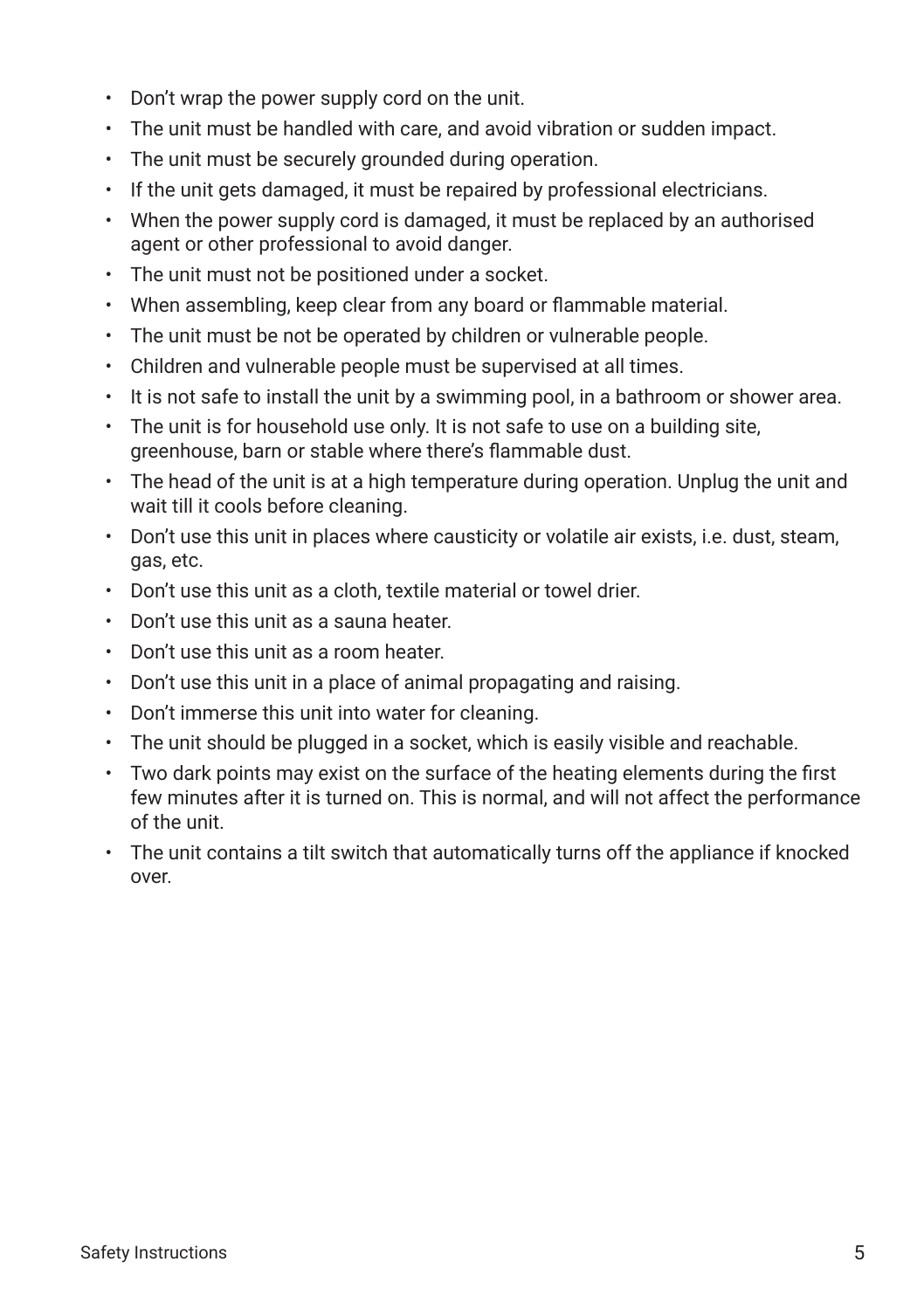### Description of Parts

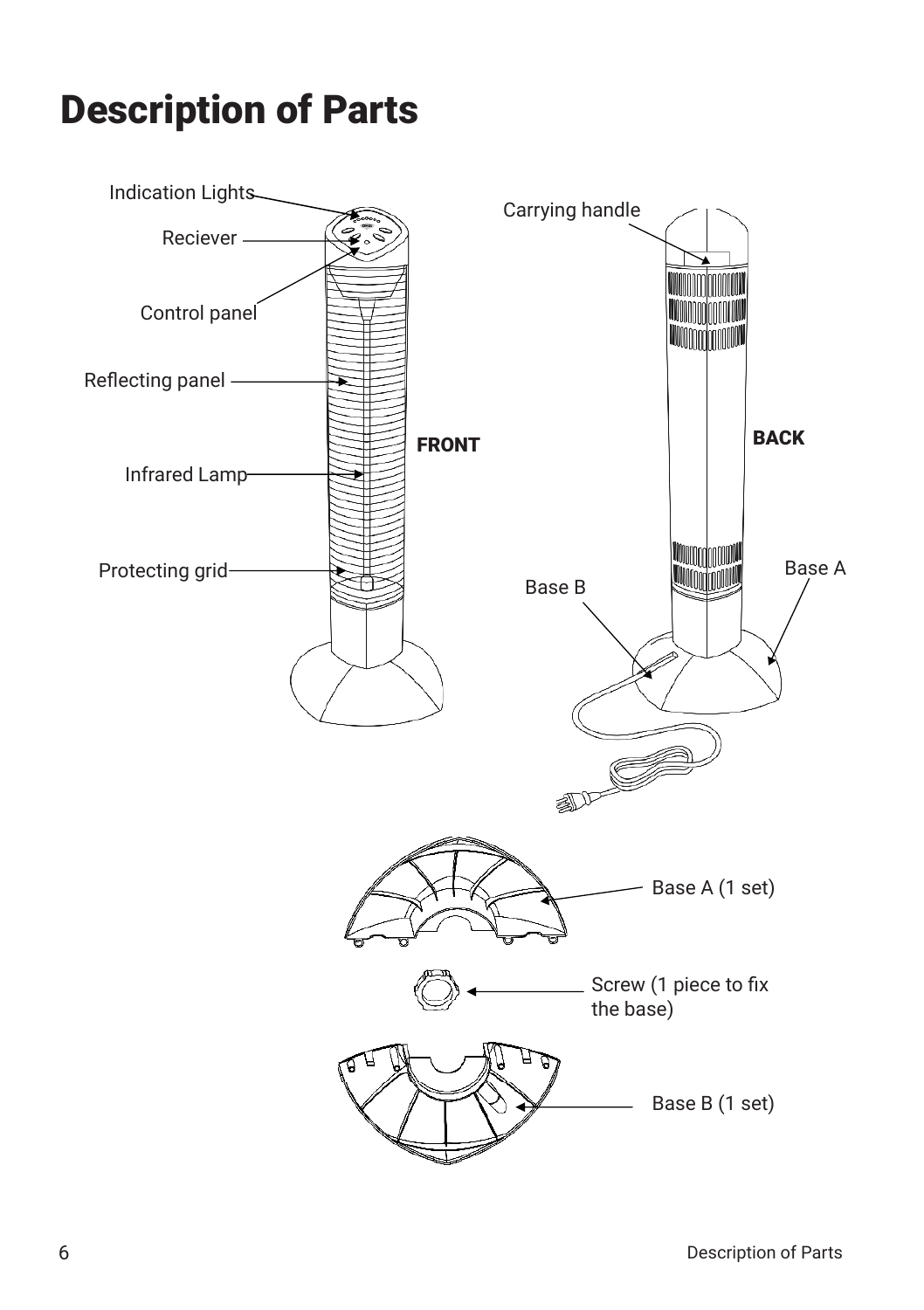### Assembly Instructions



Do not switch on the heater before assembly has been completed.

1. Position the main body of the heater onto a table to assemble the base.



2. When assembling the body of the heater, insert the four raised parts of Base B into the corresponding holes of Base A. There are two joints on Base B. Base B must be inserted into Base A until a "click" is heard.

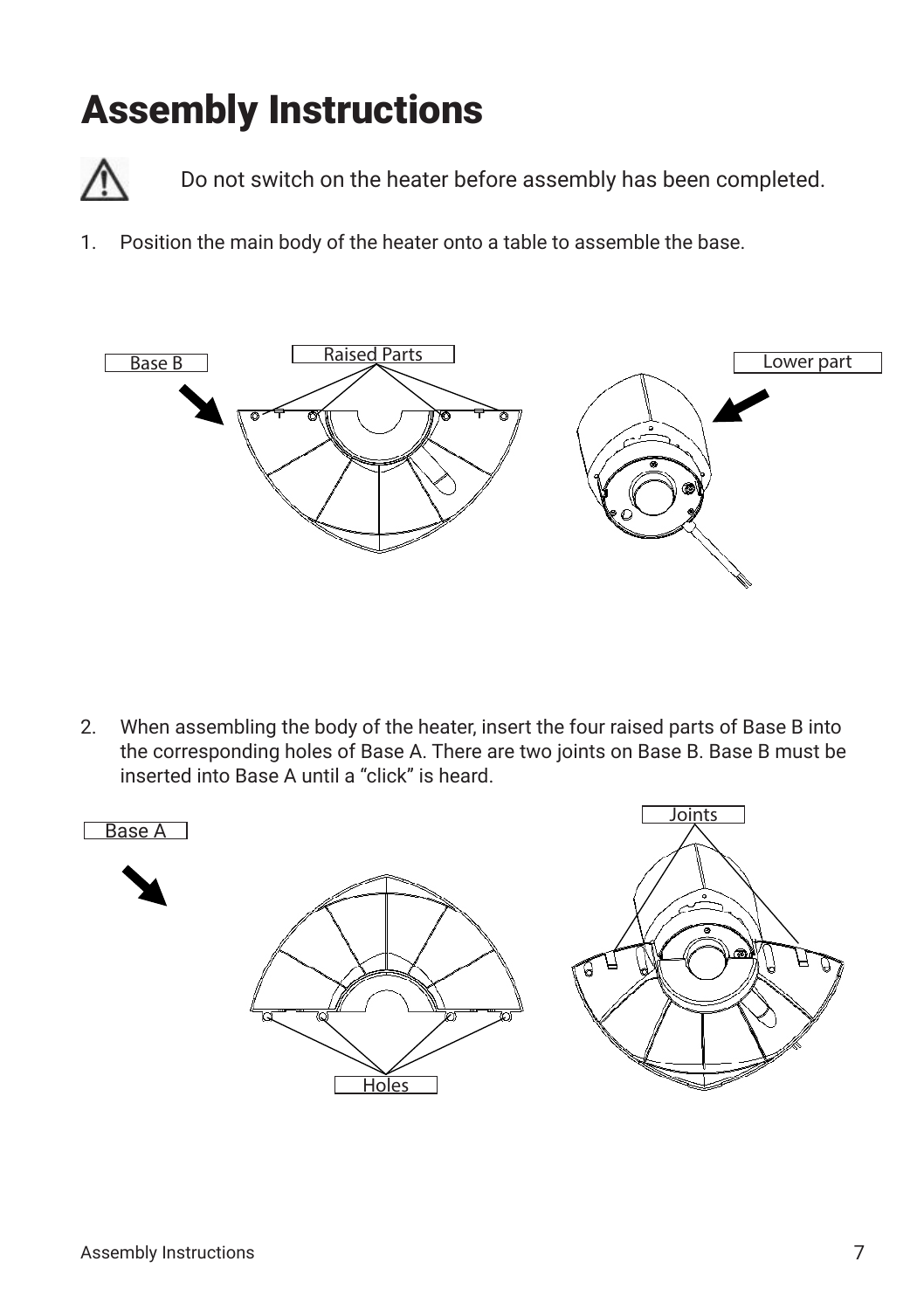3. Firmly fix the base with the bolt in the centre.

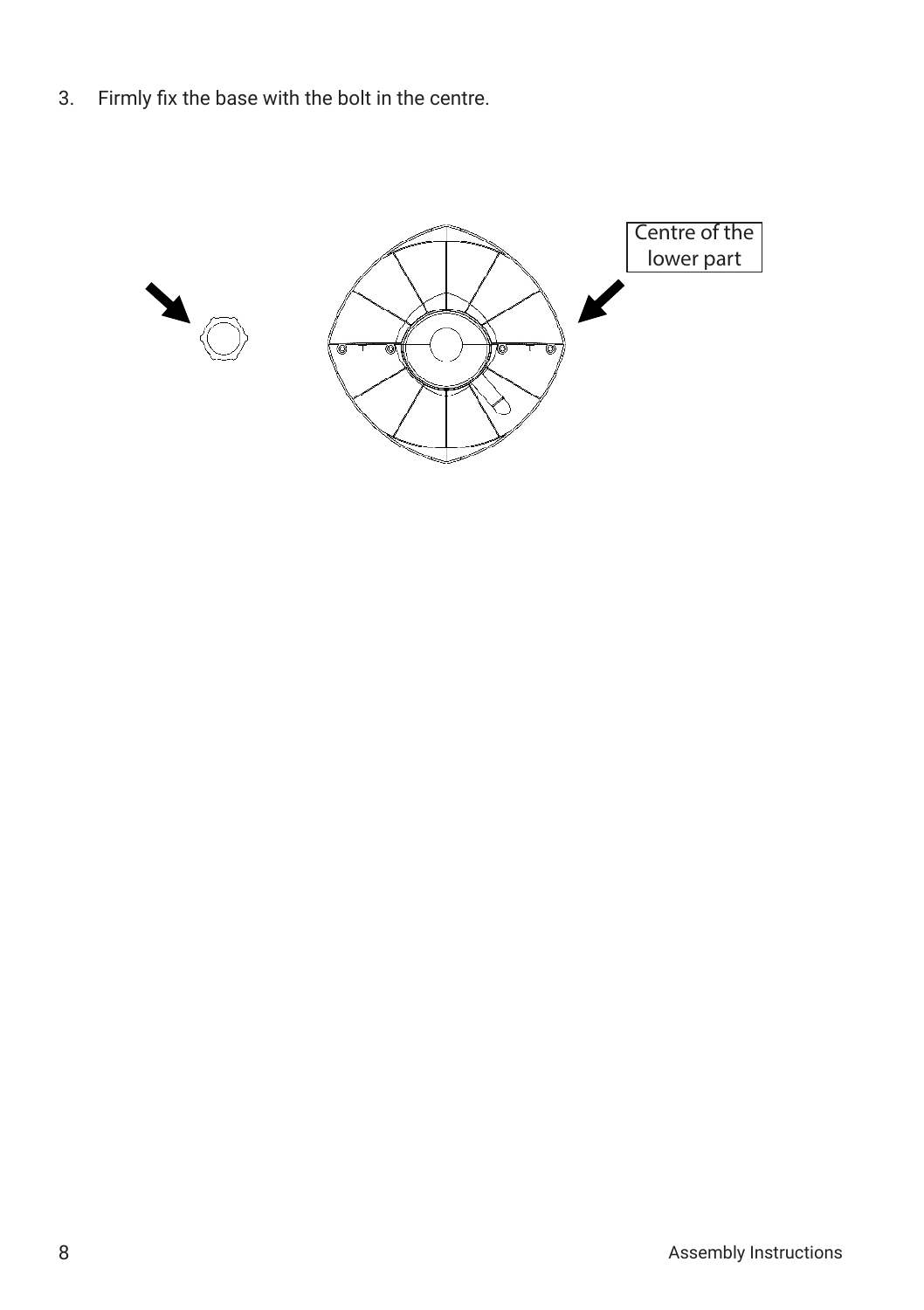### **Operation**

- During use, keep the heater at a safe distance of at least 100cm from imflammable objects (e.g. curtains) and from walls. (See diagram on right).
- Do not use the heater on uneven surfaces and on carpets.
- Should it fall, the tip over cutoff device under the base will automatically switch off the appliance.



After having inserted the plug into the power socket and pressed the I/O switch, the red POWER indicator and the green HIGH indicator will light up.

### **Use of the switch**

**START UP**: Press the ON/OFF button. The green indicator HIGH (maximum heating) will light up. Press again to switch the heater off. The POWER indicator remains on until the plug has been removed.

**HEAT SETTING**: Press the H/L to set the heating mode:

- Minimum heating: 450 W (L)
- Maximum heating: 900 W (H)

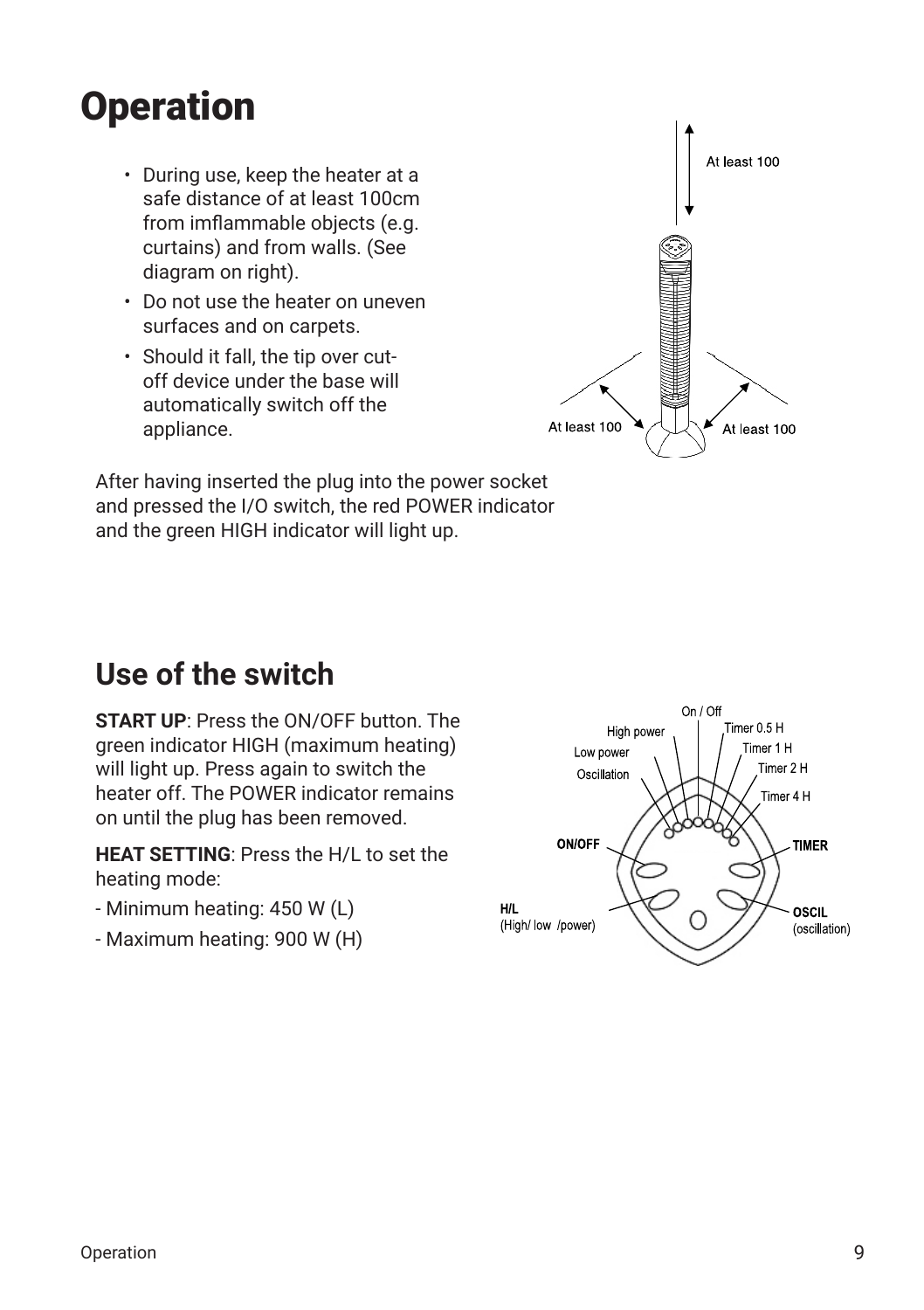### **Timer regulation**

To set the timer, press the TIMER button until the required position has been reached, as shown by relative indicator lights.

Press the button again to turn off the timer, the indication light will switch off

Timer setting  $0.5h = 30$  min  $1h = 1$  hour  $2H = 2$  hours  $4H = 4$  hours

### **Operation of oscillation**

By pressing the oscil button, the heater body oscillates at an angle of 80 degrees from right to left. The indication light will light up.

Press the button again to stop oscillation.

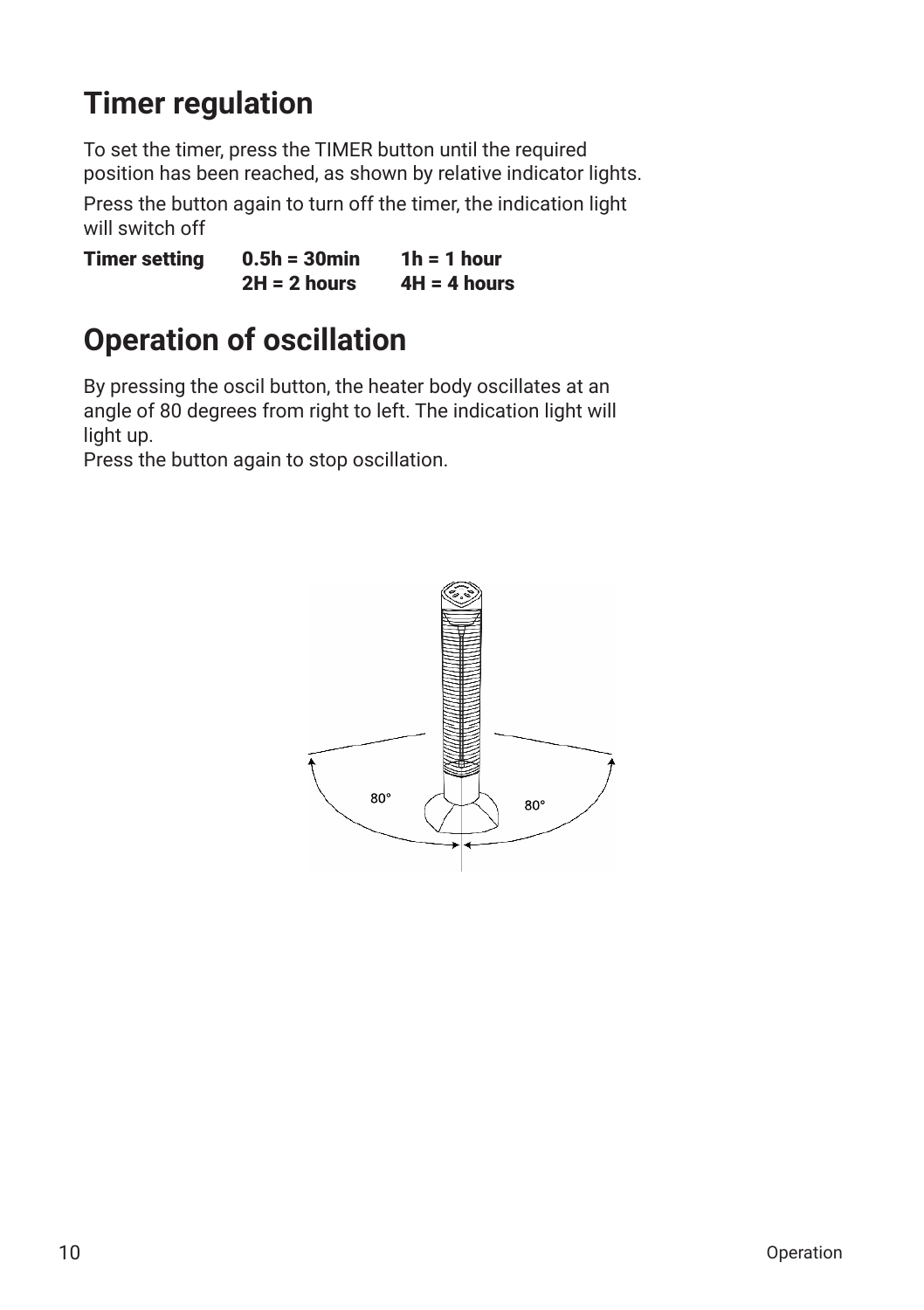## Cleaning & maintenance

### **Heater housing, grills and internal reflector**

- Disconnect the appliance from the power supply system.
- After the appliance has cooled down, the housing can be wiped clean with a damp cloth.
- Do not touch the bulb element with your fingers. Stains can build up from contact and may cause malfunction of the blub.
- Do not use any abrasive or hard cleaning products on any part of this heater.
- Do not immerse the appliance in water.
- Wait until the unit is completely dry before use.

### **Cleaning of heater lamp**

- Disconnect the appliance from the power supply system.
- Wipe the lamp over with a damp cloth. Ensure no detergents or cleaning fluids are used as they may cause damage to the lamp coating.

#### **https://www.heat-outdoors.co.uk/help-desk/useful-articles/heater-and-lampmaintenance.html**

Any maintenance or repairs should only be carried out by a qualified electrician if you're unsure how to do so. For further information and guidance, visit our online help articles and videos.

### **Disposal**



In accordance with European Directive 2001/96/EG concerning used electrical and electronic appliances (waste electrical and electronic equipment – WEEE), please return any electrical equipment that you will no longer use to the collection points provided for their disposal.

This symbol indicates that the appliance cannot be treated as normal domestic trash, but must be handed to a collection point for recycling electric and electronic appliances.

Information concerning where the equipment can be disposed of can be obtained from your local authority.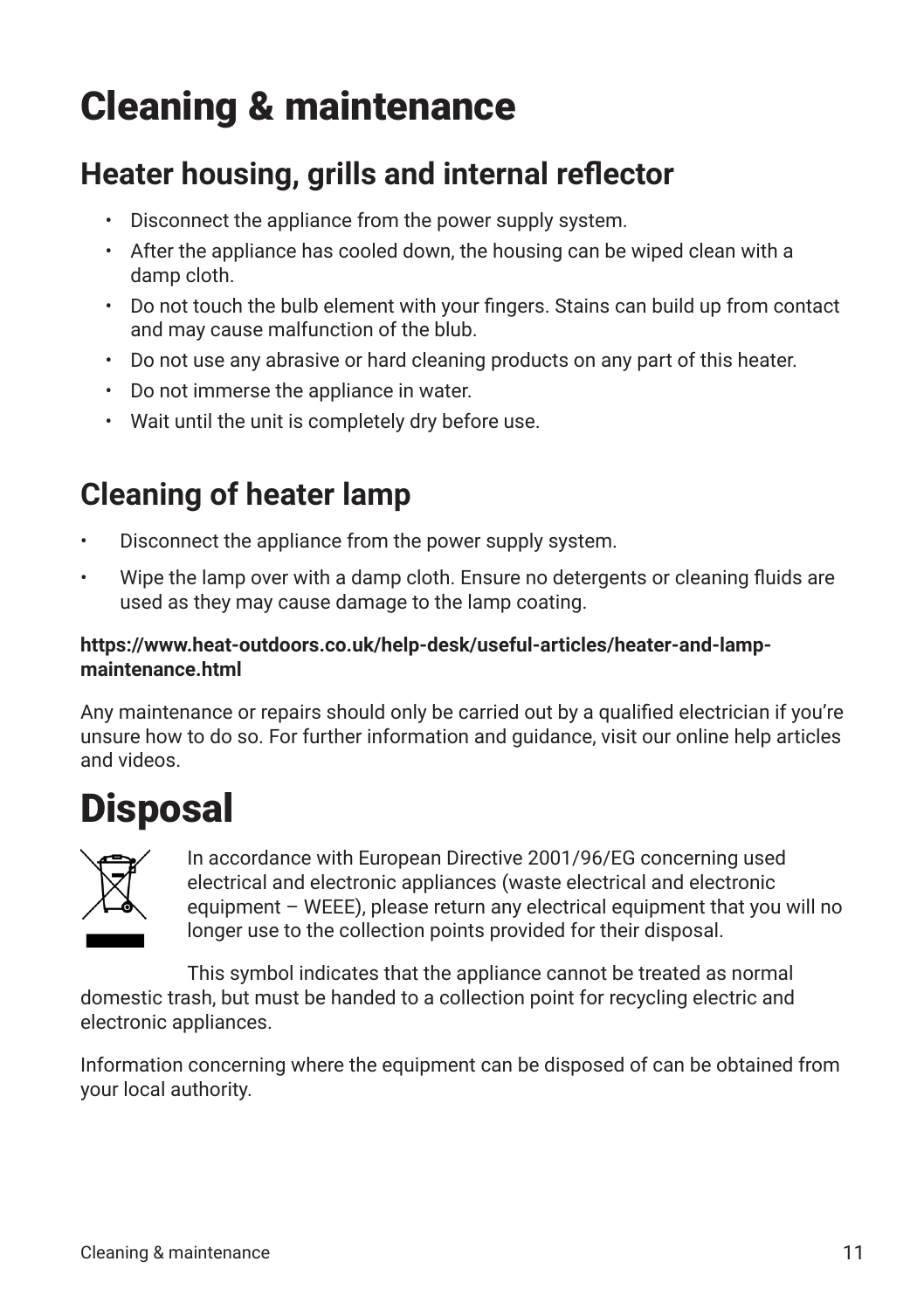## Storage

If the heater will not be used for a long period of time, store it in a cool, dry location. To prevent dust and dirt build-up, use the original packaging to repack the heater.

### Technical Specification

Ratings: 220-240V AC 50-60Hz Power consumption: 900W Dimensions: 85x30x32 Net weight: 2.8kg Insulation: Class 1 Ingress Rating: IP54

### Customer Service

- Repairs must be carried out by authorized specialists, thus ensuring electrical safety.
- Please contact us or a suitably qualified electrician.
- Improper repairs could lead to danger to the user.

Warranty does not cover damage of failure which results from alteration, accident, misuse, abuse, neglect, commercial use or improper maintenance. In line with our policy of continuous product development we reserve the right to change the product and documentation specifications without notice.